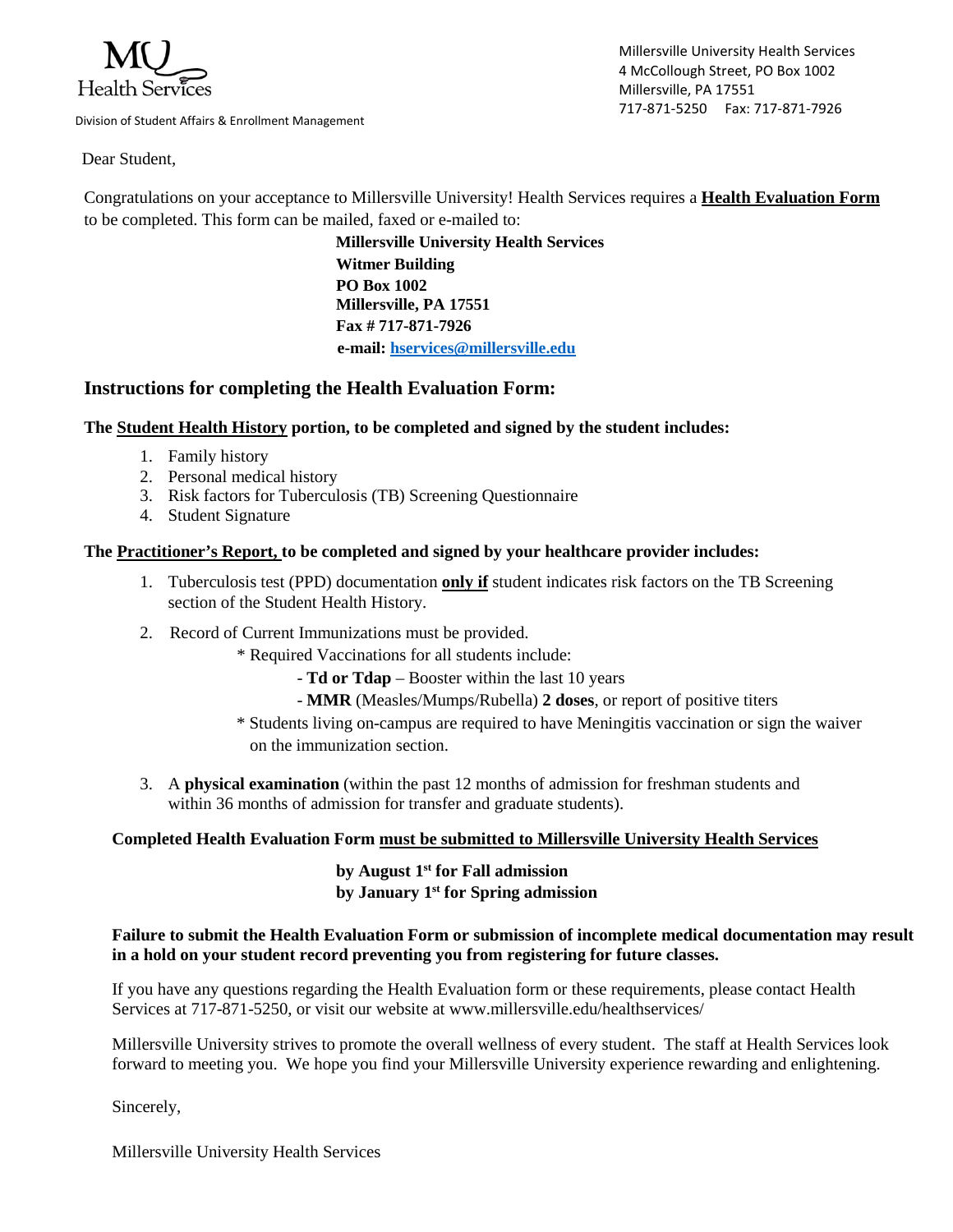

Millersville University Health Services 4 McCollough Street, PO Box 1002 Millersville, PA 17551 717-871-5250 Fax: 717-871-7926

### **STUDENT: Please complete page 1**

| MU ID # $\_$ |                               |  |  |  |  |  |
|--------------|-------------------------------|--|--|--|--|--|
|              |                               |  |  |  |  |  |
|              |                               |  |  |  |  |  |
|              |                               |  |  |  |  |  |
|              |                               |  |  |  |  |  |
|              |                               |  |  |  |  |  |
|              |                               |  |  |  |  |  |
|              | <b>STUDENT HEALTH HISTORY</b> |  |  |  |  |  |

| Do any of your biological family members have any of the following?<br><b>Family History:</b> |     |          |                |        |  |                                     |     |                |              |
|-----------------------------------------------------------------------------------------------|-----|----------|----------------|--------|--|-------------------------------------|-----|----------------|--------------|
| Biological                                                                                    | Age | State of | If Deceased:   | Age at |  |                                     | Yes | N <sub>0</sub> | Relationship |
| <b>Family Member</b>                                                                          |     | Health   | Cause of Death | Death  |  | Cancer                              |     |                |              |
| Father                                                                                        |     |          |                |        |  | <b>Diabetes</b>                     |     |                |              |
| Mother                                                                                        |     |          |                |        |  | Epilepsy/Seizures                   |     |                |              |
| Sibling $M/F$                                                                                 |     |          |                |        |  | <b>Heart Disease</b>                |     |                |              |
| Sibling $M/F$                                                                                 |     |          |                |        |  | -Sudden Cardiac Death before age 50 |     |                |              |
| Sibling $M/F$                                                                                 |     |          |                |        |  | Hypertension                        |     |                |              |
| Sibling $M/F$                                                                                 |     |          |                |        |  | Mental Health History               |     |                |              |
| Sibling $M/F$                                                                                 |     |          |                |        |  | Sickle Cell Disease                 |     |                |              |
|                                                                                               |     |          |                |        |  | <b>Thyroid Disease</b>              |     |                |              |

|                                                                                                                                                              |     |                |                                                                           |     |                                | Personal Medical History: Please comment on all positive answers in the space provided below. |     |    |                                  |     |    |  |  |
|--------------------------------------------------------------------------------------------------------------------------------------------------------------|-----|----------------|---------------------------------------------------------------------------|-----|--------------------------------|-----------------------------------------------------------------------------------------------|-----|----|----------------------------------|-----|----|--|--|
|                                                                                                                                                              | Yes | N <sub>0</sub> |                                                                           | Yes | No                             |                                                                                               | Yes | No |                                  | Yes | No |  |  |
| Eyes:                                                                                                                                                        |     |                | <b>Respiratory:</b>                                                       |     |                                | <b>Endocrine:</b>                                                                             |     |    | <b>Allergies:</b>                |     |    |  |  |
| - Visual Disturbances                                                                                                                                        |     |                | - Asthma                                                                  |     |                                | - Diabetes                                                                                    |     |    | - Material Goods / Foods         |     |    |  |  |
| Corrective Lenses                                                                                                                                            |     |                | - Chronic Cough                                                           |     |                                | - Thyroid Problems                                                                            |     |    | Gynecological:                   |     |    |  |  |
| Ear, Nose, Throat:                                                                                                                                           |     |                | Musculoskeletal:                                                          |     |                                | Neurological/Psychological:                                                                   |     |    | - Severe Cramps                  |     |    |  |  |
| - Seasonal Allergies                                                                                                                                         |     |                | - Chronic Back/Joint Pain                                                 |     |                                | - Dizziness/Fainting                                                                          |     |    | - Irregular Periods              |     |    |  |  |
| - Hearing Loss                                                                                                                                               |     |                | - Chronic Muscle Weakness                                                 |     |                                | - Frequent Headaches                                                                          |     |    | - Breast Problems                |     |    |  |  |
| Cardiovascular:                                                                                                                                              |     |                | - Chronic Muscle Pain                                                     |     |                                | - Anxiety                                                                                     |     |    | Urinary:                         |     |    |  |  |
| - Heart Problems                                                                                                                                             |     |                | <b>Gastrointestinal:</b>                                                  |     |                                | - Depression                                                                                  |     |    | - Sexually Transmitted Infection |     |    |  |  |
| - Heart Murmur                                                                                                                                               |     |                | - IBS                                                                     |     |                                | - ADD/ADHD                                                                                    |     |    | - Urinary Tract Infections       |     |    |  |  |
| - Bleeding Disorder                                                                                                                                          |     |                | - GERD                                                                    |     |                                | - Insomnia                                                                                    |     |    | - Hernia                         |     |    |  |  |
| - High Blood Pressure                                                                                                                                        |     |                | - Celiac Disease                                                          |     |                                | - History of Concussion                                                                       |     |    | Other:                           |     |    |  |  |
| - Low Blood Pressure                                                                                                                                         |     |                | - Diarrhea/Constipation                                                   |     |                                | - Seizures                                                                                    |     |    | -Tobacco Use                     |     |    |  |  |
| - Sickle Cell Disease/Trait                                                                                                                                  |     |                | Skin:                                                                     |     |                                | -Autism Spectrum Disorder                                                                     |     |    | -Alcohol Use                     |     |    |  |  |
|                                                                                                                                                              |     |                | - Rashes                                                                  |     |                                |                                                                                               |     |    | -"Street" Drugs                  |     |    |  |  |
|                                                                                                                                                              |     |                | - Skin Lesions                                                            |     |                                |                                                                                               |     |    | -Learning Disability             |     |    |  |  |
| <b>Tuberculosis Screening:</b> (please circle any risk factors that apply in each section)                                                                   |     |                |                                                                           |     |                                |                                                                                               |     |    |                                  |     |    |  |  |
|                                                                                                                                                              |     |                |                                                                           |     |                                |                                                                                               |     |    |                                  |     |    |  |  |
| Section 1: Possible Symptoms of Tuberculosis? Unexplained weight loss;<br>Section 4: If you were born in or in the last 5 years, you have traveled for 30 da |     |                |                                                                           |     |                                |                                                                                               |     |    |                                  |     |    |  |  |
|                                                                                                                                                              |     |                | elevation of temperature for more than one week; night sweats; persistent |     |                                | days or more in any of the following Areas with a High Prevalence of TB as                    |     |    |                                  |     |    |  |  |
| cough for more than 3 weeks; cough productive of bloody sputum.                                                                                              |     |                |                                                                           |     |                                | defined by the World Health Organization and the PA State Health Dept.                        |     |    |                                  |     |    |  |  |
| <b>Section 2:</b> Risk Factors for Tuberculosis Infection? Close contact with                                                                                |     |                |                                                                           |     |                                | • Check on the link below for list of high risk countries within the regions:                 |     |    |                                  |     |    |  |  |
| known case of infective tuberculosis; use of illegal injected drugs; HIV                                                                                     |     |                |                                                                           |     |                                | https://www.who.int/tb/country/data/profiles/en/                                              |     |    |                                  |     |    |  |  |
| infection; Health care worker; resident or employee in a congregate living                                                                                   |     |                |                                                                           |     |                                | <b>Tuberculosis in WHO regions:</b>                                                           |     |    |                                  |     |    |  |  |
| setting (nursing home, homeless shelter, correctional facility); a positive                                                                                  |     |                |                                                                           |     |                                | • African Region                                                                              |     |    |                                  |     |    |  |  |
| skin tuberculosis test in the past.                                                                                                                          |     |                |                                                                           |     |                                | • Region of the Americas                                                                      |     |    |                                  |     |    |  |  |
| <b>Section 3:</b> Risk Factors for Tuberculosis Disease? Diabetes mellitus:                                                                                  |     |                |                                                                           |     |                                |                                                                                               |     |    |                                  |     |    |  |  |
|                                                                                                                                                              |     |                |                                                                           |     | • South-East Asian Region      |                                                                                               |     |    |                                  |     |    |  |  |
| Lymphoma, leukemia, or cancer of the head, nect or lung; gastrectomy or                                                                                      |     |                |                                                                           |     | • European Region              |                                                                                               |     |    |                                  |     |    |  |  |
| gastric bypass surgery; greater than 10% below ideal body weight; silicosis                                                                                  |     |                |                                                                           |     | • Eastern Mediterranean Region |                                                                                               |     |    |                                  |     |    |  |  |

gastric bypass surgery; greater than 10% below ideal body weight; silicosis • Eastern Mediterranean F<br>
(occupational lung disease); organ transplant recipient.<br>
• Western Pacific Region (occupational lung disease); organ transplant recipient. **--The Center for Disease Control and Prevention, the American College Health Association, and the US Public Health Service recommend that tuberculosis skin testing be performed on all individuals who may be at risk of tuberculosis.**

Low Yes. If yes, a PPD skin test, IFGA test, or Chest x-ray is required. \_\_\_\_\_\_\_ No. If no, no TB/PPD test is required. **\***

\* Some majors may require a tuberculosis test to be completed regardless of risk factors above. Please check with your department major.

**Student Signature: \_\_\_\_\_\_\_\_\_\_\_\_\_\_\_\_\_\_\_\_\_\_\_\_\_\_\_\_\_\_\_\_\_\_\_\_\_ Date: \_\_\_\_\_\_\_\_\_\_\_\_\_ For University Use: Reviewed by: \_\_\_\_\_\_\_\_\_\_\_\_\_\_\_\_\_\_\_\_\_ Date: \_\_\_\_\_\_\_\_\_\_\_\_\_\_\_** Rev 4/2019